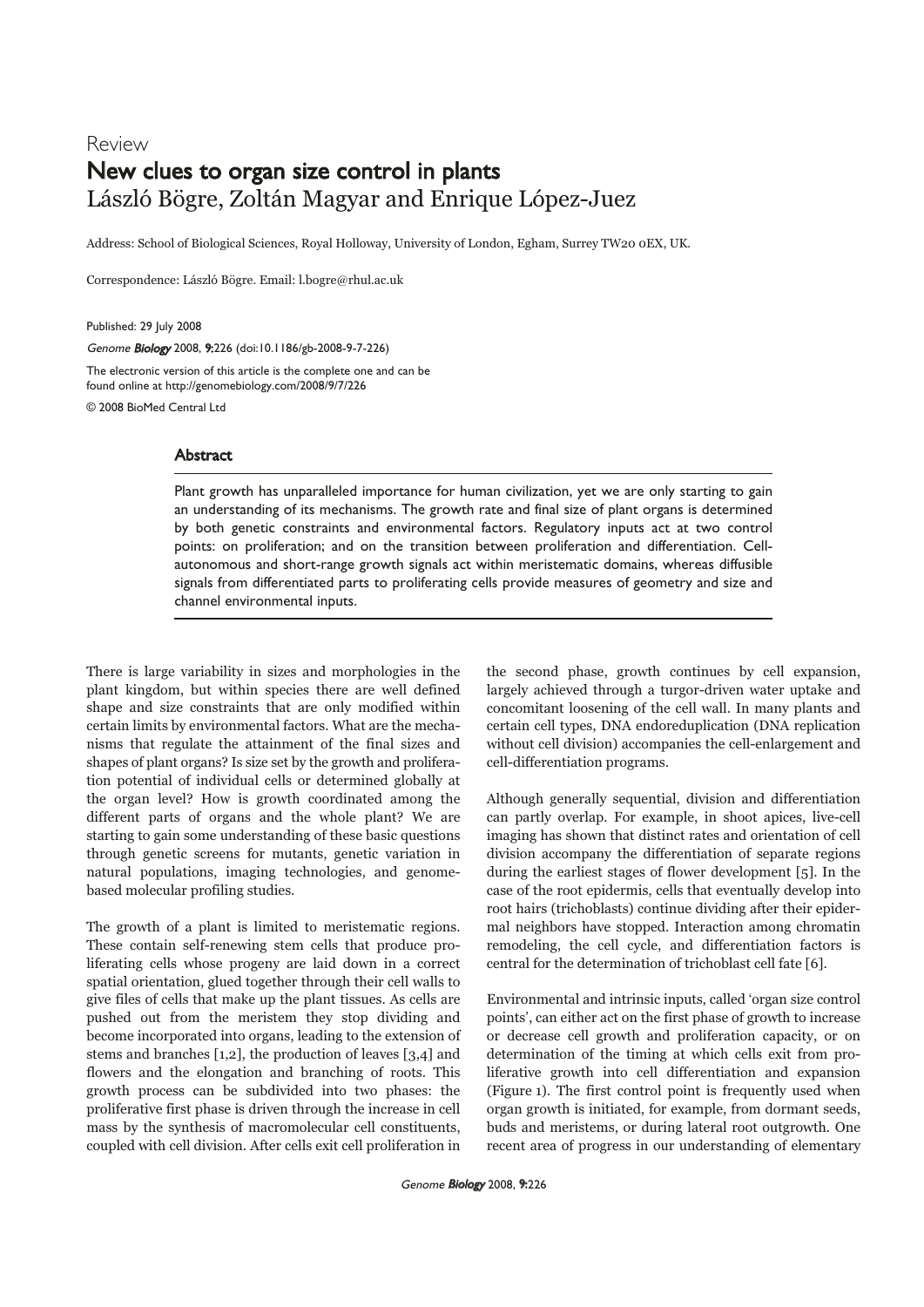

#### Figure 1

Mechanisms for organ size control. (a) Organ formation, exemplified here by leaf development, consists of two stages. The first phase is underpinned by cell proliferation, characterized by intense macromolecular/ cytoplasmic synthesis and rapid cell division. The second phase is characterized by cell expansion and differentiation. Differentiation takes place along a basipetal gradient (that is, from leaf tip to leaf base), as indicated here by the gradient in cell size and cell greening. The red arrow summarizes the proliferative inputs, and the black arrow the arrest of proliferation and initiation of differentiation. (b,c) The two principal mechanisms for controlling organ size. Enlargement of organs can be produced by either (b) increasing proliferation signals or (c) delaying the transition between proliferation and differentiation. In both cases the number of cells available for organ formation at the end of the proliferative phase is increased, but the underlying mechanisms are different.

growth processes that drive the first phase of organ growth has been the application of genome-wide gene expression time-course analysis to growth phenomena under the control of exogenous signals [7-11], and to cultured cells synchronized for cell-cycle progression and proliferation [12].

These studies have identified common sets of genes that underlie cell proliferation and organ growth, as well as identifying organ-specific differences. For example, during germination and lateral root emergence, the G1 to S cellcycle control point is used [7,8], whereas in the dark, the shoot apex is arrested at G1 and G2 but is rapidly released from both these arrest points upon transfer of seedlings to the light [9]. On the other hand, in an already active meristem, growth is mostly regulated by altering the timing at which cells exit proliferation, a key determinant for the number of cells produced in the meristem. Understanding

organ size control thus requires teasing apart the individual components of growth, understanding the biology of the meristem, and understanding the mechanisms of proliferative growth arrest in organs. Here we will briefly review our current understanding in these areas.

## Plant hormones set up domains of cell proliferation and differentiation within meristems

Central to the function of a meristem is keeping the balance between cell proliferation and the incorporation of newly produced cells into organs through cellular differentiation. These processes are separated into discrete domains, or zones, within the meristem that start to be set up as early as the beginning of embryogenesis. Antagonistic interaction between two plant hormones, auxin and cytokinin, appears to be a key mechanism for initial segregation of these domains and partitioning of cell identities during embryogenesis [13] and during shoot and root meristem development [14,15].

In a fully developed shoot meristem three main domains are set up: the center, carrying slowly dividing, true selfrenewing 'stem cells'; a peripheral zone surrounding the center, which contains more rapidly dividing but still undifferentiated cells; and specific regions on the flanks of the meristem where the differentiation of leaf primordia takes place. Each of these domains is characterized by a unique hormonal profile accompanied by a specific geneexpression program [16]. It is now apparent that these hormone balances play central roles in the dynamic establishment of the meristem domains and the underlying differentiation and organogenesis programs. A common theme is the exclusion, and thereby the segregation, of opposing hormonal and gene activities. For example, areas of localized expression of the auxin-transport protein gene PINFORMED1 (PIN1) mark auxin concentration peaks and the position of incipient future leaf primordia, but exclude the expression of SHOOTMERISTEMLESS (STM), a gene that maintains meristem cells in an undifferentiated state [17]. In contrast, the synthesis and action of cytokinin is necessary for the maintenance of an undifferentiated pool of stem cells in the center of the meristem, and is brought about by the upregulation of STM [16,18,19] and of WUSCHEL (WUS), an organizer of the stem-cell niche that is expressed in the underlying zone known as the rib zone [20]. While both *STM* and *WUS* suppress differentiation, their roles are different: WUS, the primary stem-cell organizer, acts on the very center of the meristematic dome, whereas STM prevents differentiation but allows faster proliferation at the meristem flanks at regions other than those of new primordia formation [21].

Cross-talk between the auxin and cytokinin pathways is enabled by genes such as MONOPTEROS (MP), which encodes an auxin-responsive transcription factor required for shoot meristem patterning during and after embryogenesis.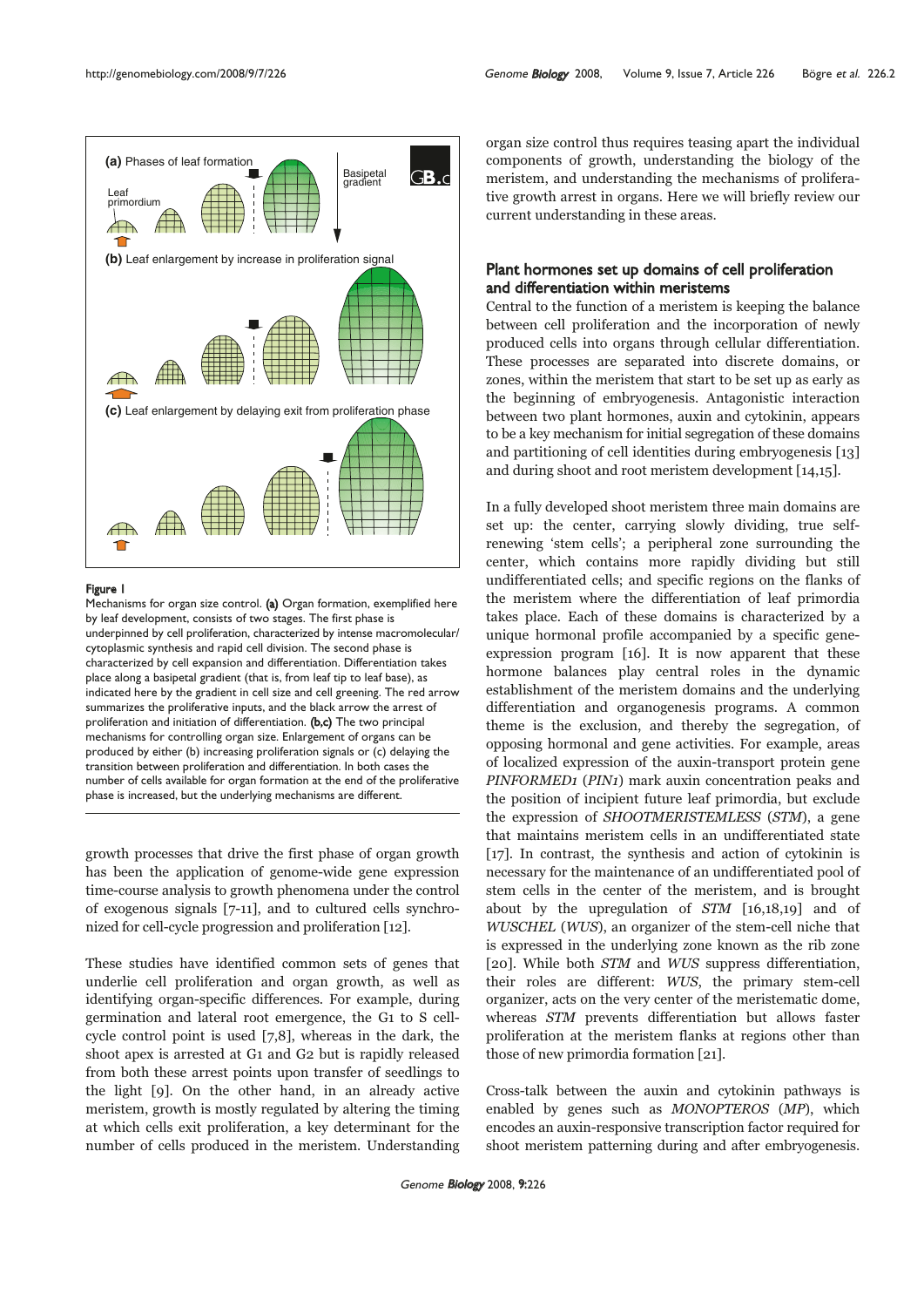MP is primarily necessary to counteract the activity of ALTERED MERISTEM PROGRAM1 (AMP1), a gene involved in cytokinin homeostasis [22]. In other words, cytokinin action seems integral to meristem function and stem-cell identity in the center of shoot meristems, whereas auxin acts as a critical differentiation signal for leaf primordia at the flanks. High auxin-to-cytokinin ratios at the flanks, and high levels of another class of plant hormones, gibberellins, at the emerging leaf primordia, determine the complementary expression domains of the transcription factors KNAT1 (a member of the KNOTTED1-LIKE family of transcription factors) and ASYMMETRIC LEAF1 (AS1) [15]. KNAT1 and related activities, including STM, are central to meristematic function, while AS1 expression marks cells being incorporated into leaf primordia.

Directed long-distance transport was previously thought fundamental to plant hormone action. However, recent studies on expression domains of the enzymes required for auxin and cytokinin biosynthesis show that these hormones are synthesized locally in specific groups of cells within the meristem, and that their long-distance transport perhaps only reinforces their function [23].

It is intriguing that the proliferation- versus differentiationpromoting roles of auxin and cytokinin are largely reversed in the root meristem. Auxin transport-driven auxin accumulation acts as a key morphogen, determining the establishment of an organizing center in the root and rapid cell division in the proximity of auxin concentration maxima [24]. On the other hand, cytokinin acts as a differentiation signal in roots and leads to reduction of the pool of dividing cells [25]. Nevertheless, the underlying transcriptional network regulating meristem function is to some extent similar in shoots and roots: both utilize WUS-related homeobox transcription factors to regulate stem-cell maintenance [26].

## Translating gene-expression domains into organ growth

How do factors like plant hormones with a graded distribution program the growth and differentiation parameters of cells in a dose-dependent manner? It has been found that the PLETHORA (PLT) group of transcription factors is expressed in distinct but overlapping domains, spanning the meristematic and cell-elongation regions in the Arabidopsis thaliana root. The additive dose of PLT transcription factors at a given point is translated into distinct cellular responses: high PLT activity promotes stemcell maintenance, intermediate levels promote cell proliferation, whereas a further fall in activity is required for cells to exit proliferation and to enter differentiation. Auxin distribution and response are essential for correct PLT gene transcription, indicating that PLT proteins function as a graded readout of auxin distribution [27]. Downstream targets for the PLT transcription factors are largely unknown, but it has been shown that RETINBLASTOMA RELATED1 (RBR1), the plant homolog of a human tumor suppressor gene, restricts the stem cell- and cell-proliferation-promoting activity of PLT genes [27], indicating that PLT and RBR1 act on shared targets.

RBR1 is a transcriptional repressor that regulates stem-cell and cell-proliferation activity by being recruited to target genes, including cell-cycle genes, through the E2F transcription factors. Three E2Fs (E2FA, E2FB, and E2FC) that have the ability to interact with the RBR1 protein are present in Arabidopsis [28]. RBR1-free E2FA and E2FB are thought to function as transcriptional activators, whereas E2FC might work together with RBR1 as a transcriptional repressor, because decreasing the level of E2FC activates cell proliferation in mature leaves [29]. Constitutively elevated E2FA or E2FB activity stimulates cell division but inhibits growth because it represses cell-differentiation and cell-expansion programs [30]. Whether these transcriptional regulatory complexes compete with each other, or have distinct binding sites and thus regulate distinct sets of genes, is not known. These opposing transcriptional regulators are differentially stabilized by growth-promoting light signals [9] and by auxin [30]. RBR1 activity is regulated in accordance with the cell cycle, being inactivated through phosphorylation by cyclin-dependent kinases. Correspondingly, elevated cyclin D3 in Arabidopsis promotes cellular proliferation, whereas a decrease in cyclin D3 levels favors cell-cycle exit and entry into cellular differentiation [31].

Another transcription factor with an impact on cell proliferation, and a link to auxin, is AINTEGUMENTA (ANT). ANT is related to the PLTs and regulates the sizes of leaves and flowers in a dose-dependent manner. One of the target genes for ANT is that for the cell-cycle driver cyclin D3;1 (CYCD3;1) [32]. While what determines the spatial distribution of ANT is not fully understood, an upstream gene, ARGOS, has been identified. ARGOS promotes cell proliferation, and is itself an auxin-induced gene. Genetic interaction studies with genes involved in auxin signaling confirm a link from auxin, via ARGOS, to ANT and eventually to cell proliferation and increased organ growth [33].

As well as being regulated by plant hormones, plant growth is affected by environmental factors such as nutrient availability. The WOX family of homeodomain transcription factors, including WOX9/STIMPY, distantly related to WUS, are essential for maintaining cell proliferation and preventing premature differentiation in embryos and in shoot and root organs. However, these actions are different from the hormonal control described above. Sucrose, which is capable of activating the cell cycle, is able to fully rescue a wox9 mutant, whereas it cannot rescue mutants like wus. In addition, WOX9 and its homologs have equivalent roles in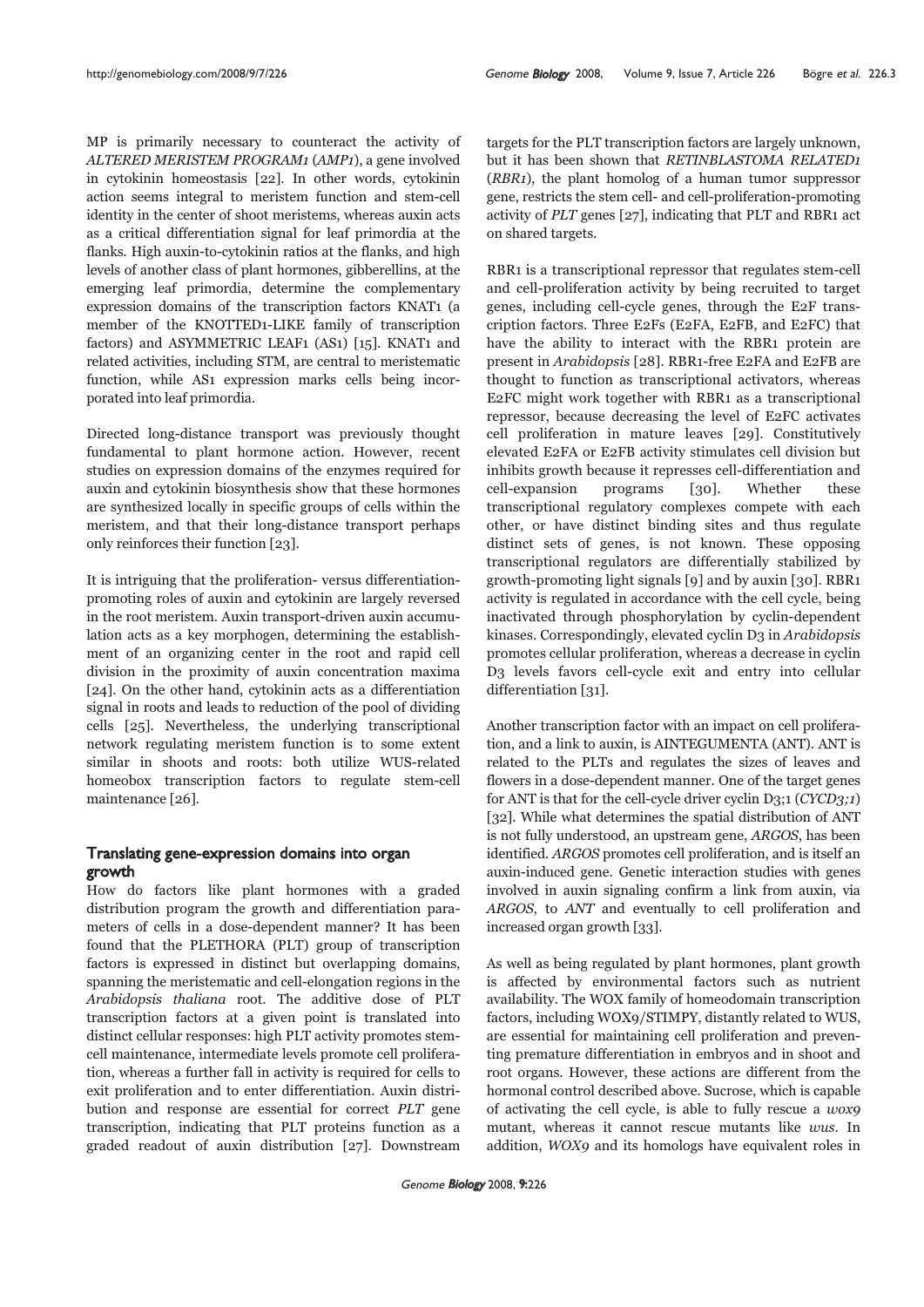

#### Figure 2

Distinct localization of growth- and size-regulatory mechanisms. (a) Cellautonomous signals act (positively or negatively) on the proliferating cell pool in the meristems or young tissues. (b) Non-cell-autonomous signals, exemplified by KLUH and its expression domain in differentiated margin cells, act at a distance to determine the proliferation potential of meristematic cells or to restrict the transition between proliferation and differentiation. Organ expansion beyond a critical area would result in the KLUH signal reaching a critical low value, insufficient to maintain proliferation and thus allowing differentiation to take place. Signals from mature organs or from environmental inputs also act non-cellautonomously.

cell proliferation in shoot and root meristems, rather than opposing roles like auxin and cytokinin [34,35].

Two other growth-promoting transcriptional regulators are JAGGED (JGD) and NUBBIN, two related zinc-finger domain proteins [36]. JGD was recently shown to act together with AS1 by repressing boundary-specific gene activities, including that of CUP-SHAPED COTYLEDONS1 and 2 (CUC1 and CUC2) [37]. Organ boundary-specific regions are important, in that at the stage of organ initiation they display the lowest cell-proliferation activity. Although AS1 is considered a patterning gene, involved in setting up the region for leaf primordia initiation and in setting leaf polarity, recent work has shown that it might act by altering ribosome function. In an as1 mutant background, mutations in the PIGGYBACK genes (PGY1-3), which all code for ribosomal proteins, cause ectopic outgrowths on the rosette leaves of Arabidopsis [38]. Perhaps, as in yeast, the expression of functionally distinct ribosomal protein variants could lead to ribosome heterogeneity, resulting in selective translation of distinct sets of genes [39]. Thus, patterning genes can act by altering the growth and proliferation potential of cells. In this regard, ErbB-3 epidermal growth factor receptor binding protein (EBP1) is thought to be a rate-limiting factor for ribosome biogenesis in plants. EBP1 is stabilized by auxin and promotes leaf growth by regulating both cell proliferation and cell enlargement in a dose-dependent manner [40]. EBP1 might regulate cell proliferation through the repression of RBR1.

Importantly, there are also genes that restrain growth. During leaf growth, a front of proliferation moves in a basipetal manner, beginning at the tip of the organ and progressing back onto the base, where cells that remain proliferative the longest reside. Genes that act to arrest proliferation include some identified by their impact on plant architecture (TEOSINTE BRANCHED 1) or petal shape (CYCLOIDEA); both these genes are prototypes of the so-called class II TCP genes. Others are PEAPOD1 and PEAPOD2, BIGPETAL [2], and DA1 [41]. Common to all these growth-promoting or growth-restraining classes of genes is the fact that their actions are confined to meristematic domains, and they cell-autonomously establish the sensitivities and capacities of cells to respond to growthregulating cues (Figure 2).

# Growth regulators acting distantly might constitute the measuring device for organ size

The locally acting growth-driving and growth-restraining mechanisms described above might, in principle, be sufficient to determine the extent of growth and the final size of organs - for example, in a scenario in which cells would grow and proliferate as long as they have a strong enough source of growth-promoting signals (Figure 2).

However, the discovery of genes that regulate organ growth non-cell-autonomously has unveiled other mechanisms (Figure 2). Arabidopsis KLUH (KLU) is a dose-dependent stimulator of organ growth: klu mutants form smaller leaves and flowers due to premature arrest of proliferation, whereas increasing KLU expression leads to organ overgrowth due to more cells [42]. KLU is not expressed in the regions of active cell proliferation, however, but appears to act from a distance at the basal margins of leaves and at the periphery of petals. KLU encodes a cytochrome P450, and was previously discovered as CYP78A5 in Arabidopsis, a gene causing aberrant development when ectopically expressed [43]. P450 enzymes are known to modify small organic molecules, many of which serve as mobile growth regulators. One of the closest homologs of Arabidopsis KLU, maize CYP78A1, has a characterized catalytic activity: it omegahydroxylates fatty acids, which suggests the nature of the compound generated by KLU [44].

How could the generation of a mobile signal at the organ periphery be used to define the final size limit an organ can grow to? Lenhard and colleagues [42] suggest that such expression at the margin could provide a readout for perimeter versus area ratio. Because geometrically the perimeter size only doubles at the same time as the area quadruples, the levels per unit area of a perimeter-generated signal would, as expansion progresses, decrease until they drop below the threshold level necessary to support cell proliferation at a distance. Similar mechanisms are used to regulate the size of the Drosophila wing, where a mobile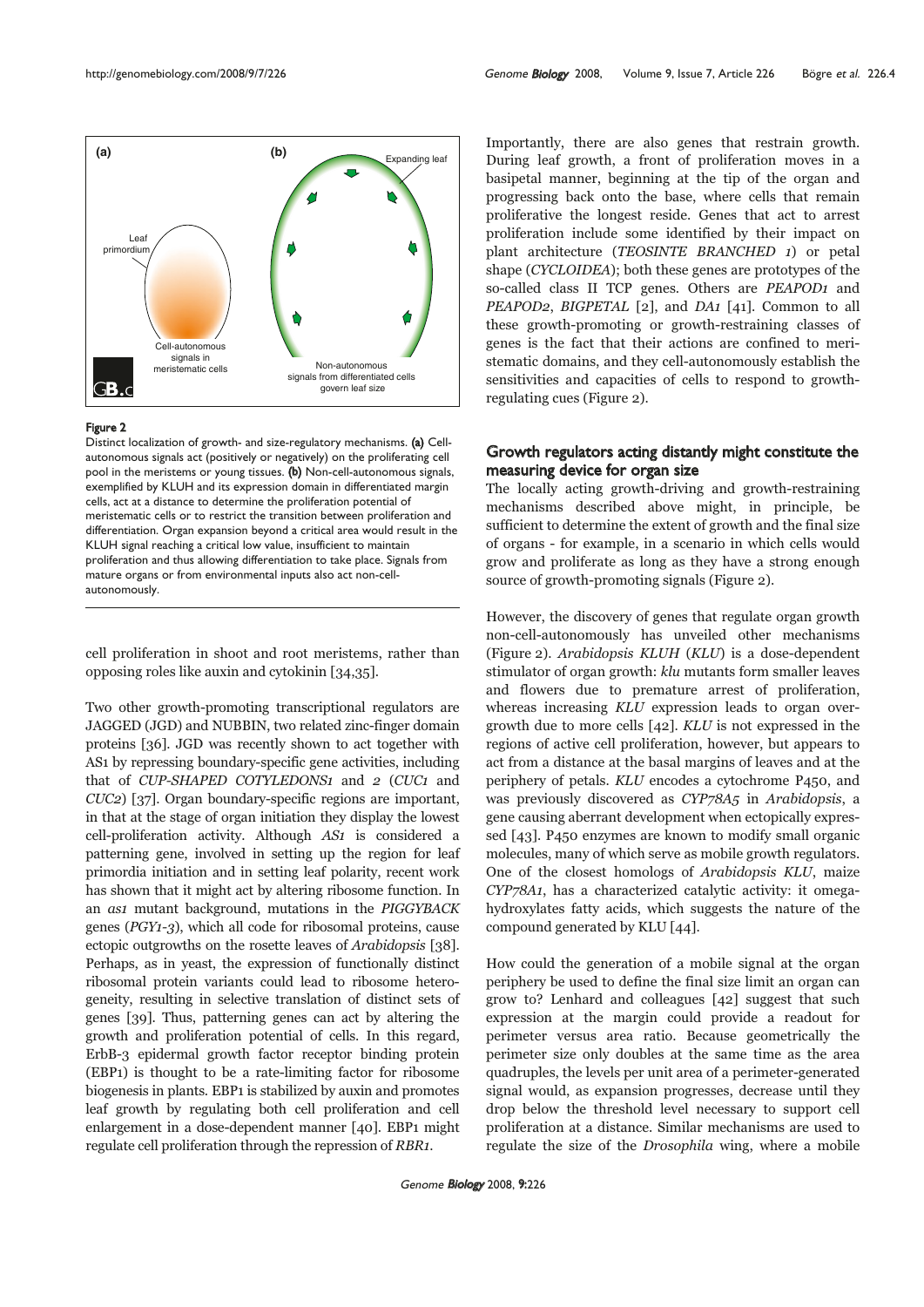growth factor, Decapentaplegic (Dpp), is produced from a line of cells at the centre of the wing and forms a concentration gradient that is used to measure the size of the wing primordium [45].

KLU is not the only gene that acts at organ margins to produce diffusible signals. The leaf margin is an important location for auxin biosynthesis [46], and is a route of auxin flow [47]. The steroid hormone brassinolide is another growth-controlling plant hormone. Loss of the brassinolide receptor causes extreme dwarfism and lack of leaf expansion. This defect can be reversed by complementation of the receptor specifically in the epidermal cell layer, but not in the underlying tissues [48]. DWF4 is one of the genes responsible for brassinolide biosynthesis and is expressed almost exclusively in the leaf epidermis [49]. Margin-specific complementation of a dwf4 mutant restored leaf shape but not the defects in leaf size, implying that the whole epidermis must respond to the hormone for wild-type size to be achieved. The epidermis can also constrain growth physically. For example, when cell division is blocked specifically in the epidermal layer by the selective expression of the cell-cycle inhibitors KIP RELATED PROTEIN 1 and 4 (KRP1 or KRP4) in these cells, the underlying ground-tissue cells cannot expand, yet they continue to proliferate [50].

Not only can mature tissues influence the development of proliferating tissues, but the extent of cell proliferation can also influence the behavior of differentiated cells. The size of a plant organ can be maintained to a certain extent when cell proliferation, and thus cell number, is reduced, because that is compensated for by cell enlargement. This occurs postmitotically through cell expansion. Thus, there should be some mechanism that records total cell numbers produced in an organ and, if required, induces the compensation mechanism in differentiated cells by stimulating cell enlargement to attain organ size homeostasis [51].

## Is plant biomass globally coordinated within the plant?

A likely ortholog of KLU in rice is PLASTOCHRON1 (PLA1), a timekeeper of leaf initiation [52]. Both KLU and PLA1 are expressed at the periphery of the shoot apical meristem and in developing leaves, but act distantly at the meristem to determine leaf-initiation rate [52,53]. There are a number of genes similar to or acting in parallel with KLU/PLA1: one is Arabidopsis AMP1; another is that encoding the maize MEI2-like RNA-binding protein, PLASTOCHRON2 (PLA2) [54], or its maize ortholog, *TERMINAL EAR1* (*TE1*) [55]; a third is the Arabidopsis microRNA miR156, which targets the SQUAMOSA PROMOTER BINDING PROTEIN-LIKE (SPL) genes to regulate the temporal pattern of leaf primordia formation [53]; and lastly are the YABBY genes [56], which act to determine organ dorsoventrality but also influence the phyllotactic pattern of initiation of new primordia. A common characteristic of all these genes is that they act non-cell-autonomously to inhibit leaf-initiation rate at the meristem by altering gene-expression patterns, restricting cell proliferation, and restricting growth at the central zone. Furthermore, these genes positively regulate organ size while extending plastochron length (that is, delaying the production of new leaves), thus providing a compensatory mechanism that links the rate at which leaves are produced to their final leaf size. Such a compensatory mechanism between organ size and organ initiation rate would mean that overall biomass production is kept relatively constant, but that it is achieved by producing either numerous small organs or fewer but larger organs. This phenomenon is well known to plant breeders: for example, some tomato varieties have large numbers of small fruits and others have fewer large fruits [57].

Mature leaves also integrate environmental signals, such as light quantity or carbon dioxide concentration, and distantly direct the morphology of newly initiated leaves in the meristem, leading to alterations in, for example, leaf thickness and stomatal density [58,59]. Several candidate systemic signals have been considered, including phytohormones, peptides, sugars and redox species [52].

Many of the growth-regulatory genes discussed above played an important part in plant domestication, which represents an accelerated form of evolution, resulting in exaggerated changes in organ shapes and sizes of the greatest interest to humans [60]. Understanding the mechanisms by which these genes operate in a regulatory network should allow further engineering of plant architecture and growth for future human needs.

# Acknowledgements

We thank the Biotechnology and Biological Science Research Council for funding.

#### References

- Busov VB, Brunner AM, Strauss SH: Genes for control of plant stature and form. New Phytol 2008, 177:589-607.
- 2. Anastasiou E, Lenhard M: Growing up to one's standard. Curr Opin Plant Biol 2007, 10:63-69.
- 3. Fleming AJ: The integration of cell proliferation and growth in leaf morphogenesis. *J Plant Res* 2006, 119:31-36.
- Tsukaya H: Mechanism of leaf-shape determination. Annu Rev Plant Biol 2006, 57:477-496.
- Reddy GV, Heisler MG, Ehrhardt DW, Meyerowitz EM: Real-time lineage analysis reveals oriented cell divisions associated with mornesis at the shoot apex of Arabidopsis thaliana. Development phogenesis at the sh<br>2004, 131:4225-4237
- 6. Caro E, Castellano MM, Gutierrez C: A chromatin link that couples cell division to root epidermis patterning in Arabidopsis. Nature 2007, 447:213-217.
- 7. Masubelele NH, Dewitte W, Menges M, Maughan S, Collins C, Huntley R, Nieuwland J, Scofield S, Murray JA: **D-type cyclins activate** division in the root apex to promote seed germination in Arabidopsis. Proc Natl Acad Sci USA 2005, 102:15694-15699.
- 8. Vanneste S, De Rybel B, Beemster GT, Ljung K, De Smet I, Van Isterdael G, Naudts M, Iida R, Gruissem W, Tasaka M, Inzé D, Fukaki H, Beeckman T: Cell cycle progression in the pericycle is not sufficient for SOLITARY ROOT/IAA14-mediated lateral root initiation in Arabidopsis thaliana. Plant Cell 2005, 17:3035-3050.

Genome Biology 2008, 9:226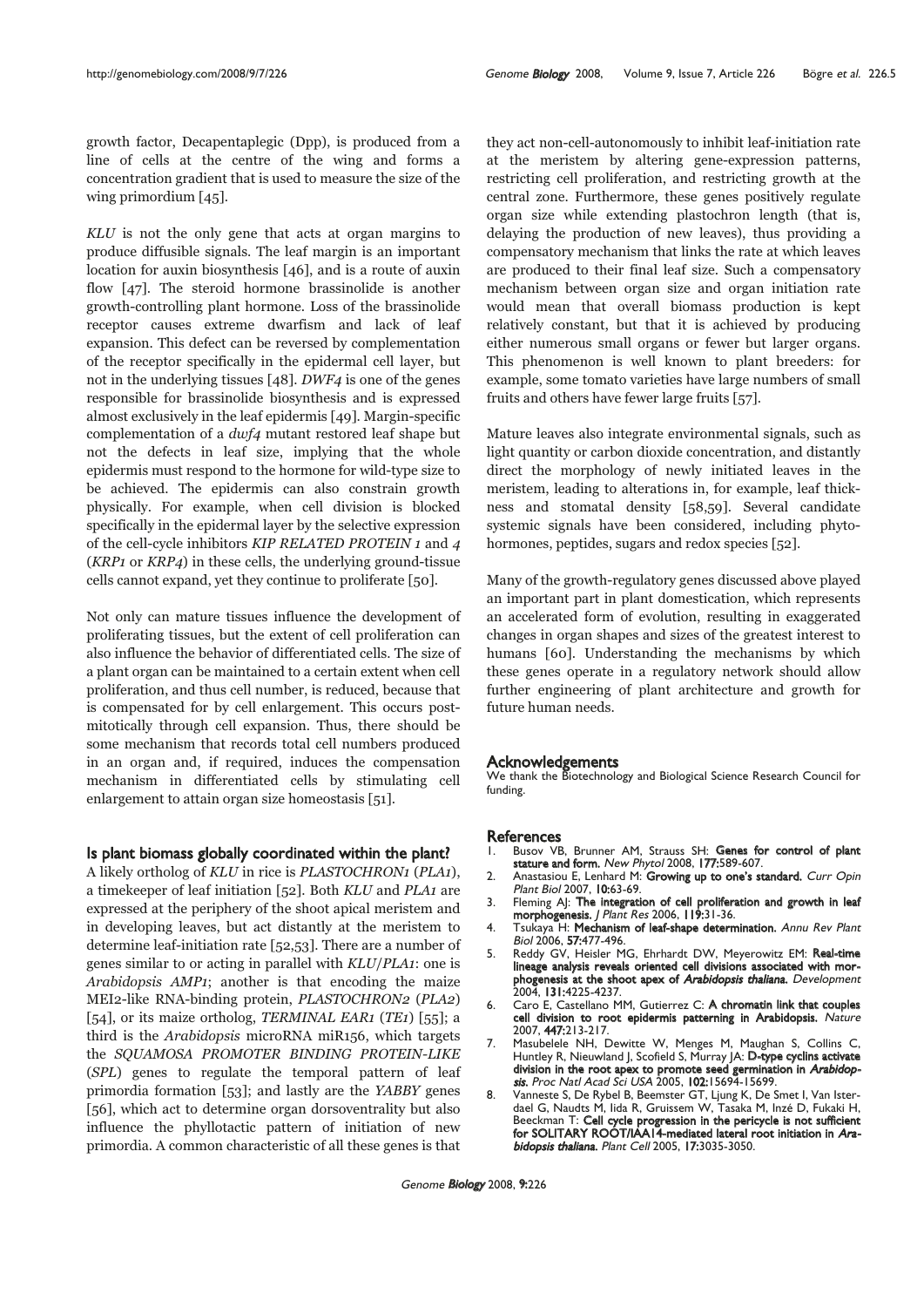- 9. Lopez-Juez E, Dillon E, Magyar Z, Khan S, Hazeldine S, de Jager SM, Murray JA, Beemster GT, Bögre L, Shanahan H: Distinct light-initiated gene expression and cell cycle programs in the shoot apex and cotyledons of Arabidopsis. Plant Cell 2008, 20:947-968.
- 10. Beemster GT, De Veylder L, Vercruysse S, West G, Rombaut D, Van Hummelen P, Galichet A, Gruissem W, Inze D, Vuylsteke M: Genome-wide analysis of gene expression profiles associated with cell cycle transitions in growing organs of Arabidopsis. Plant Physiol 2005, 138:734-743.
- 11. Tatematsu K, Ward S, Leyser O, Kamiya Y, Nambara E: Identification of cis-elements that regulate gene expression during initiation of axillary bud outgrowth in Arabidopsis. Plant Physiol 2005, 138:757-766.
- 12. Menges M, de Jager SM, Gruissem W, Murray JA: Global analysis of the core cell cycle regulators of Arabidopsis identifies novel genes, reveals multiple and highly specific profiles of expression and provides a coherent model for plant cell cycle control. Plant J 2005, 41:546-566.
- 13. Muller B, Sheen J: Cytokinin and auxin interaction in root stem-cell specification during early embryogenesis. Nature 2008, 453:1094- 1097.
- 14. Dinneny JR, Benfey PN: Plant stem cell niches: standing the test of time. Cell 2008, 132:553-557.
- 15. Barkoulas M, Galinha C, Grigg SP, Tsiantis M: From genes to shape: regulatory interactions in leaf development. Curr Opin Plant Biol 2007, 10:660-666.
- 16. Shani E, Yanai O, Ori N: The role of hormones in shoot apical meristem function. Curr Opin Plant Biol 2006, 9:484-489.
- Heisler MG, Ohno C, Das P, Sieber P, Reddy GV, Long JA, Meyerowitz EM: Patterns of auxin transport and gene expression during primordium development revealed by live imaging of the Arabidopsis inflorescence meristem. Curr Biol 2005, 15:1899-1911.
- 18. Gordon SP, Heisler MG, Reddy GV, Ohno C, Das P, Meyerowitz EM: Pattern formation during de novo assembly of the Arabidopsis shoot meristem. Development 2007, 134:3539-3548.
- 19. Jasinski S, Piazza P, Craft J, Hay A, Woolley L, Rieu I, Phillips A, Hedden P, Tsiantis M: KNOX action in Arabidopsis is mediated by coordinate regulation of cytokinin and gibberellin activities. Curr Biol 2005, 15:1560-1565.
- 20. Leibfried A, To JP, Busch W, Stehling S, Kehle A, Demar M, Kieber JJ, Lohmann JU: WUSCHEL controls meristem function by direct regulation of cytokinin-inducible response regulators. Nature 2005, 438:1172-1175.
- 21. Lenhard M, Jurgens G, Laux T: The WUSCHEL and SHOOTMERI-STEMLESS genes fulfil complementary roles in Arabidopsis shoot meristem regulation. Development 2002, 129:3195-3206.
- 22. Vidaurre DP, Ploense S, Krogan NT, Berleth T: AMPI and MP antagonistically regulate embryo and meristem development in Arabidop**sis.** Development 2007, **134:**2561-2567.
- Zhao Y: The role of local biosynthesis of auxin and cytokinin in plant development. Curr Opin Plant Biol 2008, 11:16-22.
- 24. Grieneisen VA, Xu J, Maree AF, Hogeweg P, Scheres B: Auxin transport is sufficient to generate a maximum and gradient guiding root **growth.** Nature 2007, 449:1008-1013.
- 25. Dello Ioio R, Linhares FS, Scacchi E, Casamitjana-Martinez E, Heidstra R, Costantino P, Sabatini S: Cytokinins determine Arabidopsis root-meristem size by controlling cell differentiation. Curr Biol 2007, 17:678-682.
- 26. Sarkar AK, Luijten M, Miyashima S, Lenhard M, Hashimoto T, Nakajima K, Scheres B, Heidstra R, Laux T: Conserved factors regulate signalling in Arabidopsis thaliana shoot and root stem cell organizers. Nature 2007, 446:811-814.
- 27. Galinha C, Hofhuis H, Luijten M, Willemsen V, Blilou I, Heidstra R, Scheres B: PLETHORA proteins as dose-dependent master regulators of Arabidopsis root development. Nature 2007, 449:1053-1057.
- De Veylder L, Beeckman T, Inze D: The ins and outs of the plant cell cycle. Nat Rev Mol Cell Biol 2007, 8:655-665.
- 29. del Pozo JC, Diaz-Trivino S, Cisneros N, Gutierrez C: The balance between cell division and endoreplication depends on E2FC-DPB, transcription factors regulated by the ubiquitin-SCFSKP2A pathway in Arabidopsis. Plant Cell 2006, 18:2224-2235.
- 30. Magyar Z, De Veylder L, Atanassova A, Bako L, Inze D, Bögre L: The role of the Arabidopsis E2FB transcription factor in regulating auxindependent cell division. Plant Cell 2005, 17:2527-2541.
- 31. Dewitte W, Scofield S, Alcasabas AA, Maughan SC, Menges M, Braun N, Collins C, Nieuwland J, Prinsen E, Sundaresan V, Murray JA: Arabidopsis CYCD3 D-type cyclins link cell proliferation and endocycles

and are rate-limiting for cytokinin responses. Proc Natl Acad Sci USA 2007, 104:14537-14542.

- 32. Mizukami Y, Fischer RL: Plant organ size control: AINTEGUMENTA regulates growth and cell numbers during organogenesis. Proc Natl Acad Sci USA 2000, **97:**942-947.
- 33. Hu Y, Xie Q, Chua NH: The Arabidopsis auxin-inducible gene ARGOS controls lateral organ size. Plant Cell 2003, 15:1951-1961.
- 34. Wu X, Dabi T, Weigel D: Requirement of homeobox gene STIMPY/WOX9 for Arabidopsis meristem growth and maintenance. Curr Biol 2005, 15:436-440.
- 35. Wu X, Chory J, Weigel D: Combinations of WOX activities regulate tissue proliferation during Arabidopsis embryonic development. Dev Biol 2007, 309:306-316.
- Dinneny JR, Weigel D, Yanofsky MF: NUBBIN and JAGGED define stamen and carpel shape in Arabidopsis. Development 2006, 133:1645-1655.
- 37. Xu B, Li Z, Zhu Y, Wang H, Ma H, Dong A, Huang H: Arabidopsis genes AS1, AS2, and JAG negatively regulate boundary-specifying genes to promote sepal and petal development. Plant Physiol 2008, genes  $\sim$  146:566-575.
- 38. Pinon V, Etchells JP, Rossignol P, Collier SA, Arroyo JM, Martienssen RA, Byrne ME: Three PIGGYBACK genes that specifically influence af patterning encode ribosomal proteins. Development 2008, 135:1315-1324.
- 39. Komili S, Silver PA: Coupling and coordination in gene expression processes: a systems biology view. Nat Rev Genet 2008, 9:38-48.
- 40. Horvath B, Magyar Z, Zhang Y, Hamburger A, Bako L, Visser R, Bachem C, Bögre L: EBPI regulates organ size through cell growth and proliferation in plants. EMBO J 2006, 25:4909-4920.
- 41. Li Y, Zheng L, Corke F, Smith C, Bevan MW: Control of final seed and organ size by the DA1 gene family in *Arabidopsis thaliana*. Genes Dev 2008, 22:1331-1336.
- 42. Anastasiou E, Kenz S, Gerstung M, MacLean D, Timmer J, Fleck C, Lenhard M: Control of plant organ size by KLUH/CYP78A5-dependent intercellular signaling. Dev Cell 2007, 13:843-856.
- 43. Zondlo SC, Irish VF: CYP78A5 encodes a cytochrome P450 that marks the shoot apical meristem boundary in Arabidopsis. Plant J 1999, 19:259-268.
- 44. Imaishi H, Matsuo S, Swai E, Ohkawa H: CYP78A1 preferentially expressed in developing inflorescences of Zea mays encoded a cytochrome P450-dependent lauric acid 12-monooxygenase. Biosci Biotechnol Biochem 2000, 64:1696-1701.
- 45. Affolter M, Basler K: The Decapentaplegic morphogen gradient: from pattern formation to growth regulation. Nat Rev Genet 2007, 8:663-674.
- 46. Tao Y, Ferrer JL, Ljung K, Pojer F, Hong F, Long JA, Li L, Moreno JE, Bowman ME, Ivans LJ, Cheng Y, Lim J, Zhao Y, Ballaré CL, Sandberg G, Noel JP, Chory J: Rapid synthesis of auxin via a new tryptophandependent pathway is required for shade avoidance in plants. Cell 2008, 133:164-176.
- 47. Mattsson J, Ckurshumova W, Berleth T: Auxin signaling in Arabidopsis leaf vascular development. Plant Physiol 2003, 131:1327-1339.
- 48. Savaldi-Goldstein S, Peto C, Chory J: The epidermis both drives and restricts plant shoot growth. Nature 2007, 446:199-202.
- Reinhardt B, Hanggi E, Muller S, Bauch M, Wyrzykowska J, Kerstetter R, Poethig S, Fleming AJ: Restoration of DWF4 expression to the leaf margin of a dwf4 mutant is sufficient to restore leaf shape but not size: the role of the margin in leaf development. Plant / 2007, 52:1094-1104.
- 50. Bemis SM, Torii KU: Autonomy of cell proliferation and developmental programs during Arabidopsis aboveground organ morphogenesis. Dev Biol 2007, 304:367-381.
- 51. Ferjani A, Yano S, Horiguchi G, Tsukaya H: Control of leaf morphoesis by long- and short-distance signalling: differentiation of leaves into sun or shade types and compensated cell enlargement. In Plant Growth Signalling. Volume 10. Edited by Bögre L, Beemster GT. Berlin-Heidelberg: Springer-Verlag; 2008: 47-62.
- 52. Miyoshi K, Ahn BO, Kawakatsu T, Ito Y, Itoh J, Nagato Y, Kurata N: PLASTOCHRON1, a timekeeper of leaf initiation in rice, encodes cytochrome P450. Proc Natl Acad Sci USA 2004, 101:875-880.
- 53. Wang JW, Schwab R, Czech B, Mica E, Weigel D: Dual effects of miR156-targeted SPL genes and CYP78A5/KLUH on plastochron length and organ size in Arabidopsis thaliana. Plant Cell 2008, 20:1231-1243.
- 54. Kawakatsu T, Itoh J, Miyoshi K, Kurata N, Alvarez N, Veit B, Nagato Y: PLASTOCHRON2 regulates leaf initiation and maturation in rice. Plant Cell 2006, 18:612-625.

Genome Biology 2008, 9:226